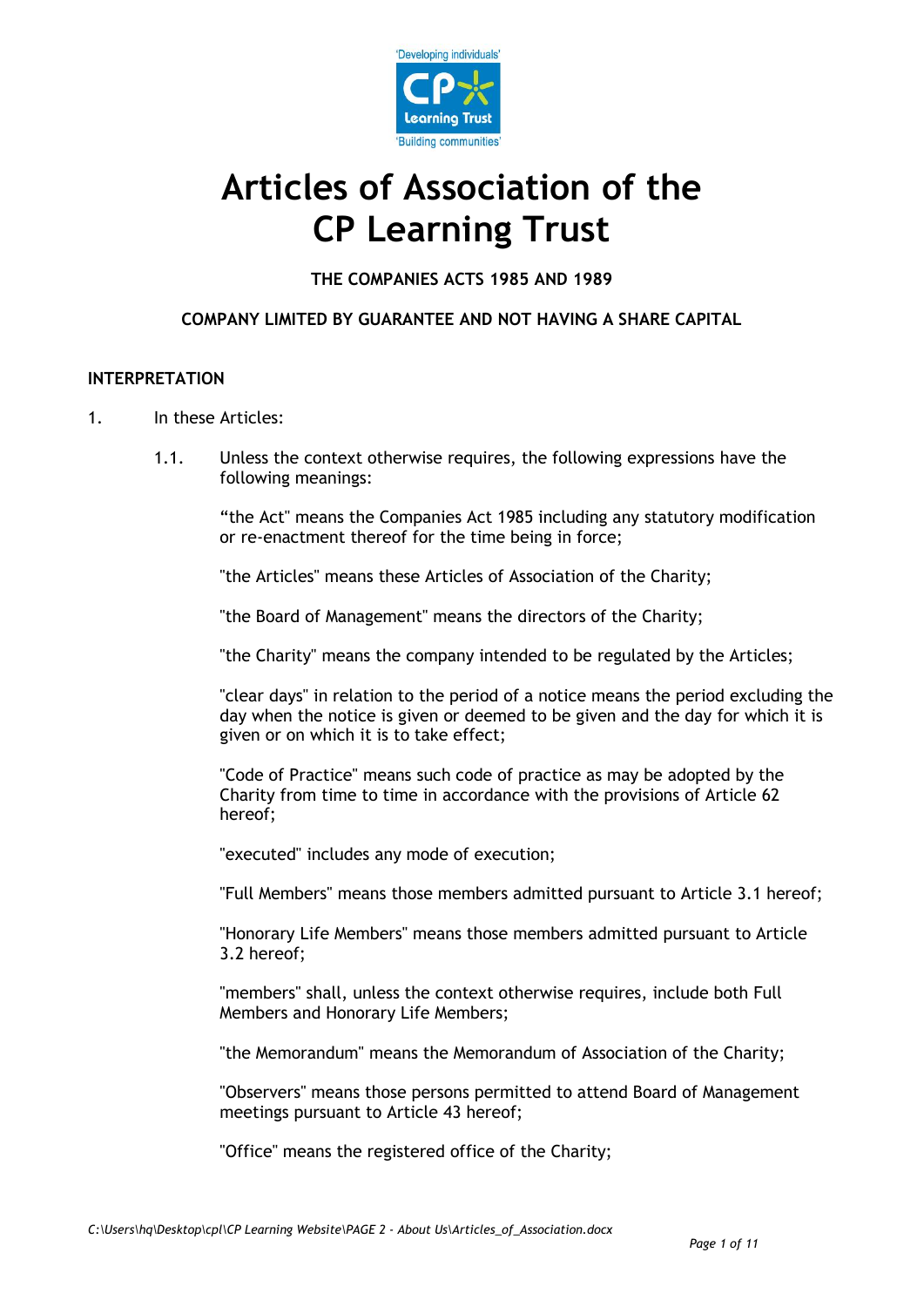"Officers" means those officers appointed pursuant to Articles 34 and 35 hereof;

"Secretary" means the secretary of the Charity or any other person appointed to perform the duties of the secretary of the Charity including a joint assistant or deputy secretary;

"the United Kingdom" means Great Britain and Northern Ireland;

"Cambridgeshire" means the county of Cambridgeshire including Peterborough.

- 1.2. Subject as aforesaid words or expressions contained in the Articles shall, unless the context requires otherwise, bear the same meaning as in the Act.
- 1.3. Words importing the singular number shall include the plural and vice versa, words importing the masculine shall include the feminine and neuter and vice versa and words importing persons shall include bodies corporate, unincorporated associations and partnerships.
- 1.4. Words which appear in the Memorandum shall, unless the context requires otherwise, bear the same meaning as in the Articles and vice-versa.
- 1.5. The headings to the clauses and paragraphs are inserted for ease of reference only and shall not affect the interpretation or construction of the Articles.

## **MEMBERS**

- 2. The subscribers to the Memorandum and such other persons as are admitted to membership in accordance with the Articles shall be members of the Charity. No person shall be admitted as a member of the Charity unless:
	- 2.1. he delivers to the Charity an application for membership in such form as the Board of Management may require;
	- 2.2. his application is approved by the Board of Management; and
	- 2.3. he confirms in writing his acceptance of the Members' Agreement.

# 3.

- 3.1 Full membership of the Charity is open to:
	- 3.1.1. all providers of lifelong learning;
	- 3.1.2. all school and college inspectors who have a responsibility for, concern for, or interest in lifelong learning;
	- 3.1.3. any person who currently provides consultancy, advice or support to organisations in relation to lifelong learning;
	- 3.1.4. any person whose primary function is to offer pre-service or continuing professional development in relation to lifelong learning;
	- 3.1.5. any person representing the following Government Organisations: Department for Education and Skills (DfES); Government Office (GO); Local Learning and Skills Council (LLSC); Regional; Development Agency (RDA);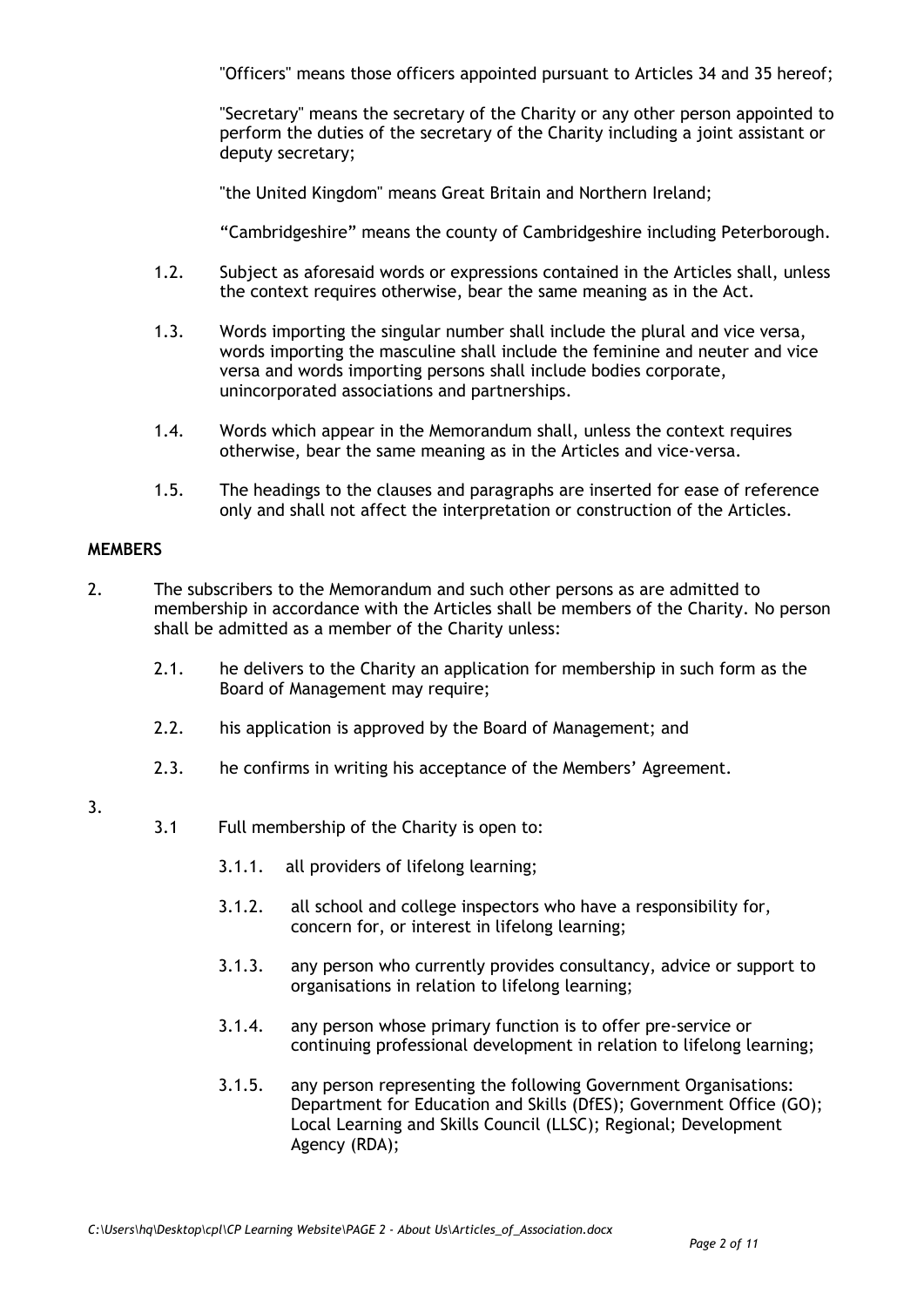3.1.6. the Chair, or the Chair's nominated representative, of any professional association which has an interest in the development of lifelong learning;

(except that membership shall not be open to any person whose eligibility in any of the categories above is solely as a result of their employment by an organisation whose primary function is to sell other products or services, whether or not these relate to lifelong learning).

- 3.2. Honorary life membership may be granted at the discretion of the Board of Management to any person not normally eligible for full membership of the Charity but who has given particularly distinguished and valuable service to the Charity or who has contributed significantly to the achievement of its Objects. Honorary life membership is exceptional and an award will not necessarily be made each year. Normally not more than one award will be made in anyone year. An Honorary Life Member shall enjoy all the rights of a Full Member.
- 4. The Board of Management shall have the right to withdraw membership from any individual who, in the opinion of the Board of Management, is failing to adhere to the Members' Agreement.
- 5. Members may resign their membership of the Charity by giving notice in writing to the Secretary provided that a resignation of membership shall not be effective if the member is a member of the Board of Management.

# **GENERAL MEETINGS**

- 6. The Charity shall hold an annual general meeting each year in addition to any other meetings in that year and shall specify the meeting as such in the notices calling it and not more than fifteen months shall elapse between the date of one annual general meeting of the Charity and that of the next provided that so long as the Charity holds its first annual general meeting within eighteen months of its incorporation it need not hold it in the year of its incorporation or in the following year. The annual general meeting shall be held at such times and places as the Board of Management shall appoint. All general meetings other than annual general meetings shall be called extraordinary general meetings.
- 7. The Board of Management may call general meetings and on the requisition of members pursuant to the provisions of the Act shall forthwith proceed to convene an extraordinary general meeting for a date not later than six weeks after receipt of the requisition.

## **NOTICE OF GENERAL MEETINGS**

- 8. An annual general meeting and an extraordinary general meeting called for the passing of a special resolution appointing a person as a member of the Board of Management shall be called by at least twenty-one clear days' notice. All other extraordinary general meetings shall be called by at least fourteen clear days' notice but a general meeting may be called by shorter notice if it is so agreed:
	- 8.1. in the case of an annual general meeting, by all the members entitled to attend and vote; and
	- 8.2. in the case of any other meeting, by a majority in number of members having a right to attend and vote being a majority together holding not less than 95 percent of the total voting rights at the meeting of all the members.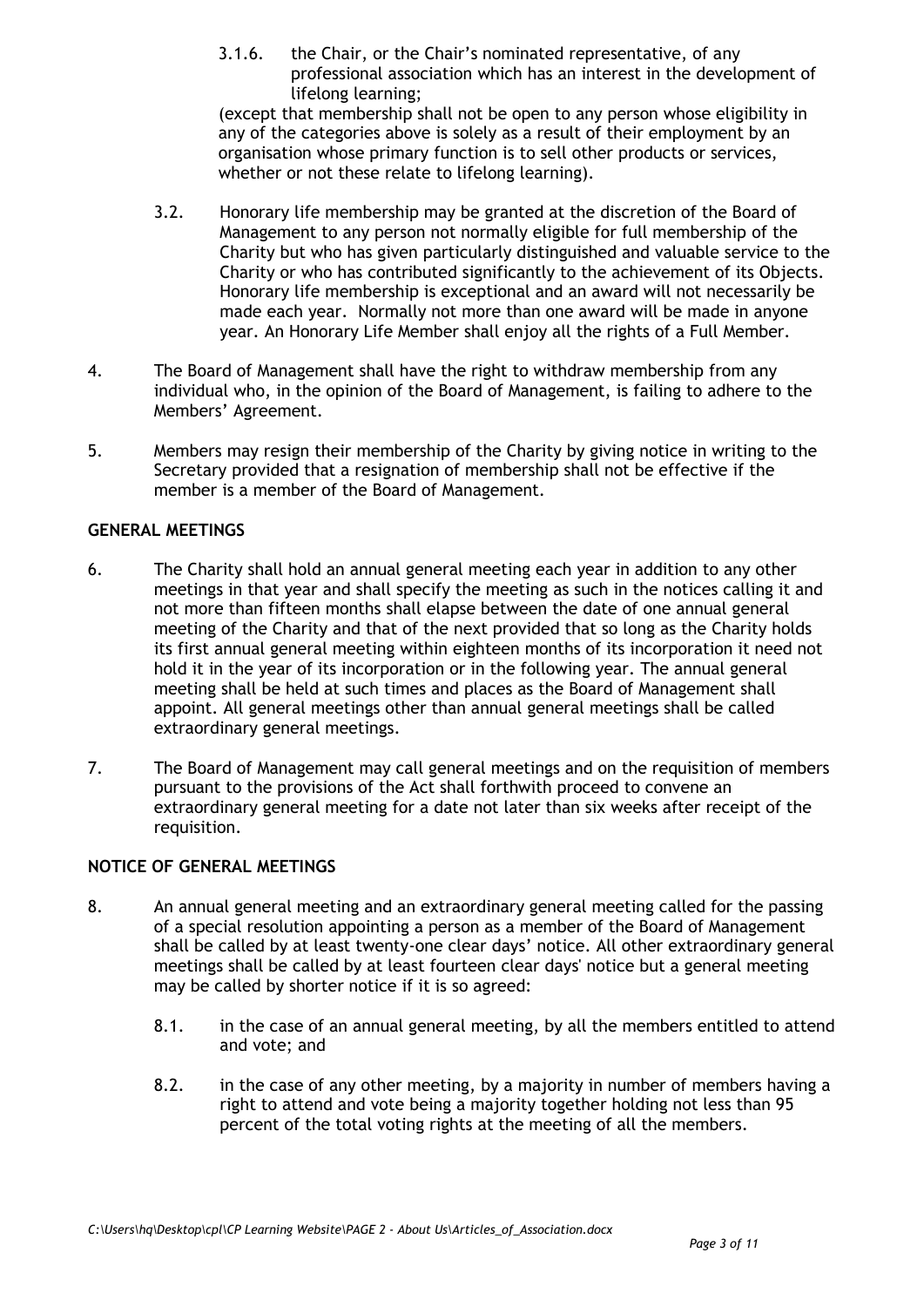The notice shall specify the time and place of the meeting and the general nature of the business to be transacted and in the case of an annual general meeting shall specify the meeting as such. The notice shall be given to all the members and to the Board of Management and auditors.

9. The accidental omission to give notice of a meeting to, or the non-receipt of notice of a meeting by, any person entitled to receive notice shall not invalidate the proceedings at that meeting.

## **PROCEEDINGS AT GENERAL MEETINGS**

- 10. No business shall be transacted at any meeting unless a quorum is present. Ten members shall constitute a quorum.
- 11. If a quorum is not present within half an hour from the time appointed for the meeting or if during a meeting a quorum ceases to be present the meeting shall stand adjourned to such time and place as the Board of Management may determine.
- 12. The chairman of the Board of Management shall preside as chairman of the meeting but if the chairman of the Board of Management is not present within fifteen minutes after the time appointed for holding the meeting or is unwilling to act, the members of the Board of Management present shall elect one of their number to be chairman, and if there is only one member of the Board of Management present and willing to act, he shall be chairman.
- 13. If no member of the Board of Management is willing to act as chairman or if no member of the Board of Management is present within fifteen minutes after the time appointed for holding the meeting, the members present and entitled to vote shall choose one of their number to be chairman.
- 14. The chairman may, with the consent of a meeting at which a quorum is present (and shall if so directed by the meeting), adjourn the meeting from time to time and from place to place but no business shall be transacted at an adjourned meeting other than business which might properly have been transacted at the meeting had an adjournment not taken place. When a meeting is adjourned for fourteen days or more at least seven clear days' notice shall be given specifying the time and place of the adjourned meeting and the general nature of the business to be transacted. Otherwise it shall not be necessary to give any such notice.
- 15. A resolution put to the vote of a meeting shall be decided on a show of hands unless before or on the declaration of the result of the show of hands a poll is duly demanded. Subject to the provisions of the Act a poll may be demanded:
	- 15.1. by the chairman; or
	- 15.2. by at least two members having the right to vote at the meeting; or
	- 15.3. by a member or members representing not less than one-tenth of the total voting rights of all the members having the right to vote at the meeting.
- 16. Unless a poll is duly demanded a declaration by the chairman that a resolution has been carried or carried unanimously or by a particular majority or lost or not carried by a particular majority and an entry to that effect in the minutes of the meeting shall be conclusive evidence of the fact without proof of the number or proportion of the votes recorded in favour of or against the resolution.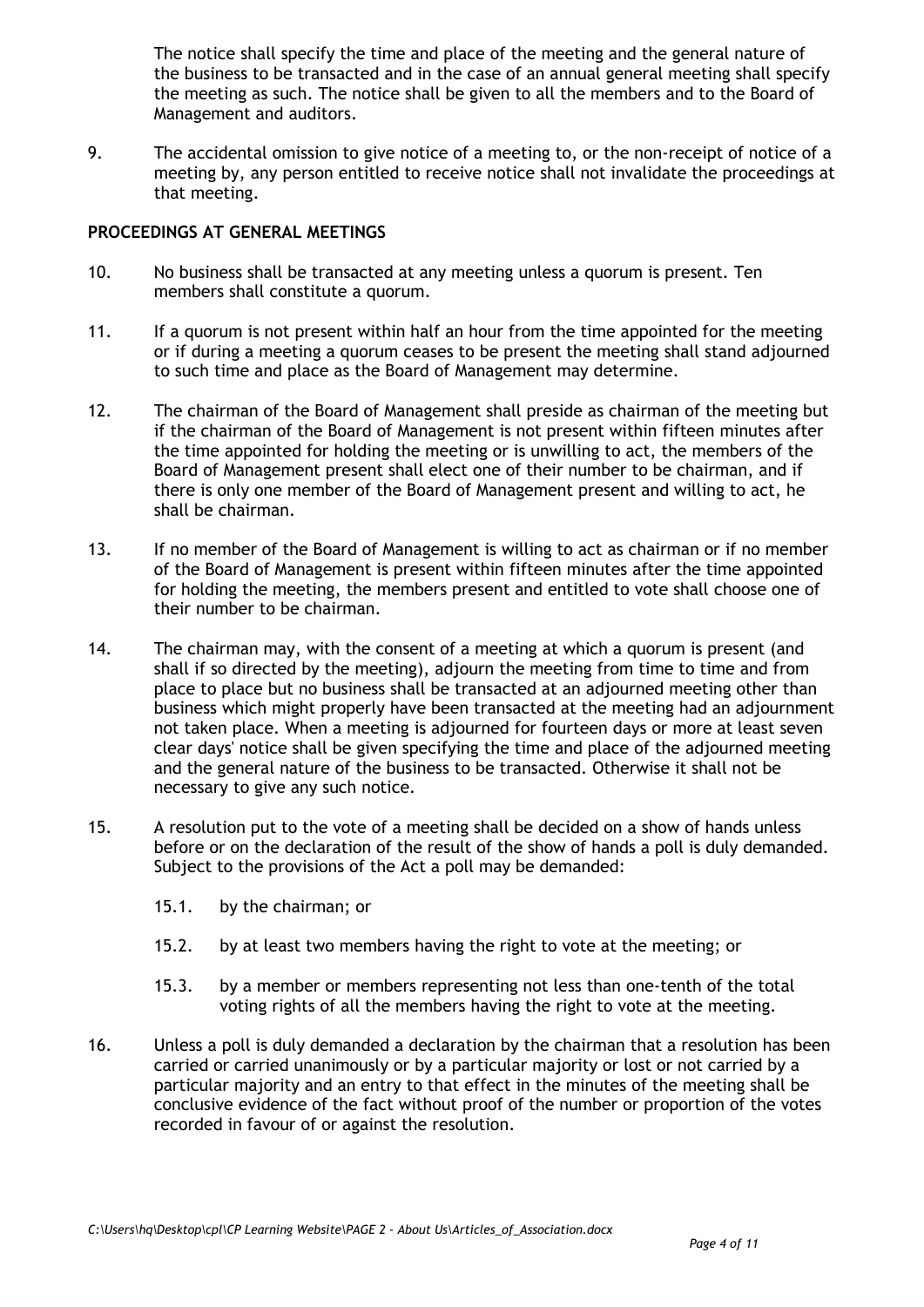- 17. The demand for a poll may be withdrawn before the poll is taken but only with the consent of the chairman. The withdrawal of a demand for a poll shall not invalidate the result of a show of hands declared before the demand for the poll was made.
- 18. A poll shall be taken as the chairman directs and he may appoint scrutineers (who need not be members) and fix a time and place for declaring the results of the poll. The result of the poll shall be deemed to be the resolution of the meeting at which the poll is demanded.
- 19. In the case of an equality of votes whether on a show of hands or on a poll the chairman shall be entitled to a second or casting vote.
- 20. A poll demanded on the election of a chairman or on a question of adjournment shall be taken immediately. A poll demanded on any other question shall be taken either immediately or at such time and place as the chairman directs not being more than thirty days after the poll is demanded. The demand for a poll shall not prevent continuance of a meeting for the transaction of any business other than the question on which the poll is demanded. If a poll is demanded before the declaration of the result of a show of hands and the demand is duly withdrawn the meeting shall continue as if the demand had not been made.
- 21. No notice need be given of a poll not taken immediately if the time and place at which it is to be taken are announced at the meeting at which it is demanded. In other cases at least seven clear days' notice shall be given specifying the time and place at which the poll is to be taken.
- 22. Subject to the provisions of the Act, a resolution in writing signed by all of the members of the Charity for the time being entitled to receive notice of and to attend and vote at general meetings shall be as valid and effective as if the same had been passed at a general meeting of the Charity duly convened and held. Such a resolution may consist of several documents in the same form each signed by one or more of the members of the charity.

## **VOTES OF MEMBERS**

- 23. Subject to the provisions of Article 19, every member shall have one vote.
- 24. No Full Member shall be entitled to vote at any general meeting unless all moneys then payable by him to the Charity have been paid.
- 25. No objection shall be raised to the qualification of any voter except at the meeting or adjourned meeting at which the vote objected to is tendered and every vote not disallowed at the meeting shall be valid. Any objection made in due time shall be referred to the chairman whose decision shall be final and conclusive.
- 26. Votes may be cast in a poll either personally or by proxy. A proxy need not be a member and shall not have the right to appoint a further proxy. In matters decided on a show of hands a member represented by a proxy shall have no vote.
- 27. The instrument appointing a proxy shall be in writing under the hand of the appointor or his attorney duly authorised in writing.
- 28. The instrument appointing a proxy and the power of attorney or other authority (if any) under which it is signed or a notarially certified or office copy thereof shall be deposited at the Office not less than forty-eight hours before the time appointed for holding the meeting or adjourned meeting at which the person named in the instrument proposes to vote, or in the case of a poll not less than twenty-four hours before the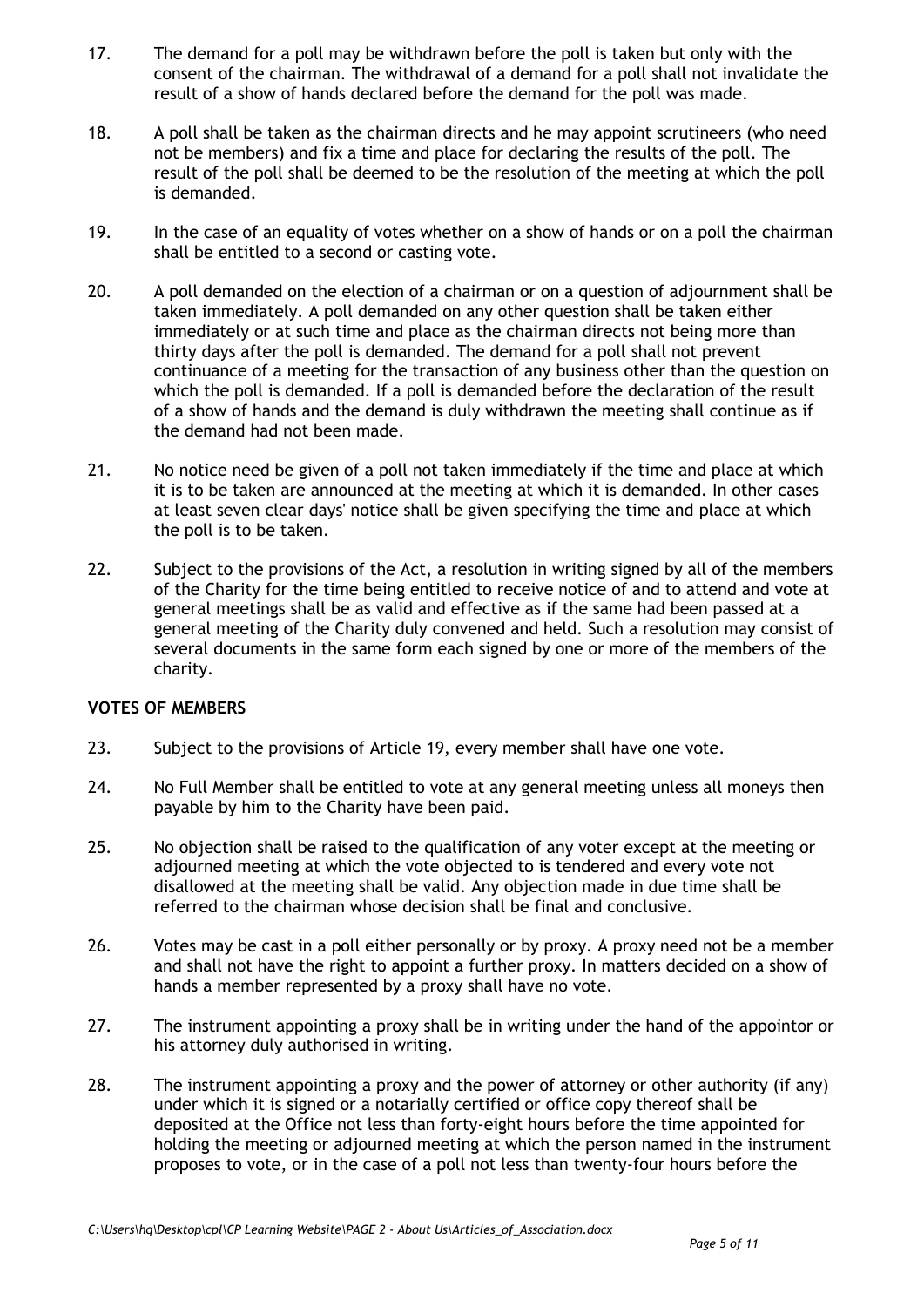time appointed for the taking of the poll, and in default the instrument of proxy shall not be treated as valid. No instrument appointing a proxy shall be valid after the expiration of twelve months from the date of its execution.

29. A vote given in accordance with the terms of an instrument of proxy shall be valid notwithstanding the previous death or insanity of the principal or the revocation of the proxy or of the authority under which the proxy was executed provided that no intimation in writing of the death insanity or revocation as aforesaid shall have been received at the Office before the commencement of the meeting or adjourned meeting at which the proxy is used.

#### **BOARD OF MANAGEMENT**

- 30. The number of members of the Board of Management shall not be less than three but, unless otherwise determined by the Board of Management, shall not be subject to any maximum.
- 31. The Chairpersons of each Learning Partnership Executive Group shall be ex-officio members of the Board of Management.
- 32. The first members of the Board of Management shall be those persons named in the statement delivered pursuant to section 10(2) of the Act who shall be deemed to have been appointed under the Articles. Future members of the Board of Management shall be appointed as provided subsequently in the Articles.

#### **POWERS OF THE BOARD OF MANAGEMENT**

33. Subject to the provisions of the Act the Memorandum and the Articles and to any directions given by special resolution the business of the Charity shall be managed by the Board of Management who may exercise all the powers of the Charity. No alteration of the Memorandum or the Articles and no such direction shall invalidate any prior act of the Board of Management which would have been valid if that alteration had not been made or that direction had not been given. The powers given by this Article shall not be limited by any special power given to the Board of Management by the Articles and a meeting of the Board of Management at which a quorum is present may exercise all the powers exercisable by the Board of Management.

## **APPOINTMENT AND RETIREMENT OF MEMBERS OF THE BOARD OF MANAGEMENT**

- 34. At the first annual general meeting all the members of the Board of Management shall retire from office and at every subsequent annual general meeting one-third of the members of the Board of Management or if their number is not three or a multiple of three the number nearest to one-third shall retire from office.
- 35. Subject to the provisions of the Act the members of the Board of Management to retire by rotation shall be those who have been longest in office since their last appointment or reappointment but as between persons who became or were last reappointed members of the Board of Management on the same day those to retire shall (unless they otherwise agree among themselves) be determined by lot.
- 36. The process for the submission of nominations and for elections in respect of vacancies amongst the Board of Management shall be as determined from time to time by the Charity in general meeting.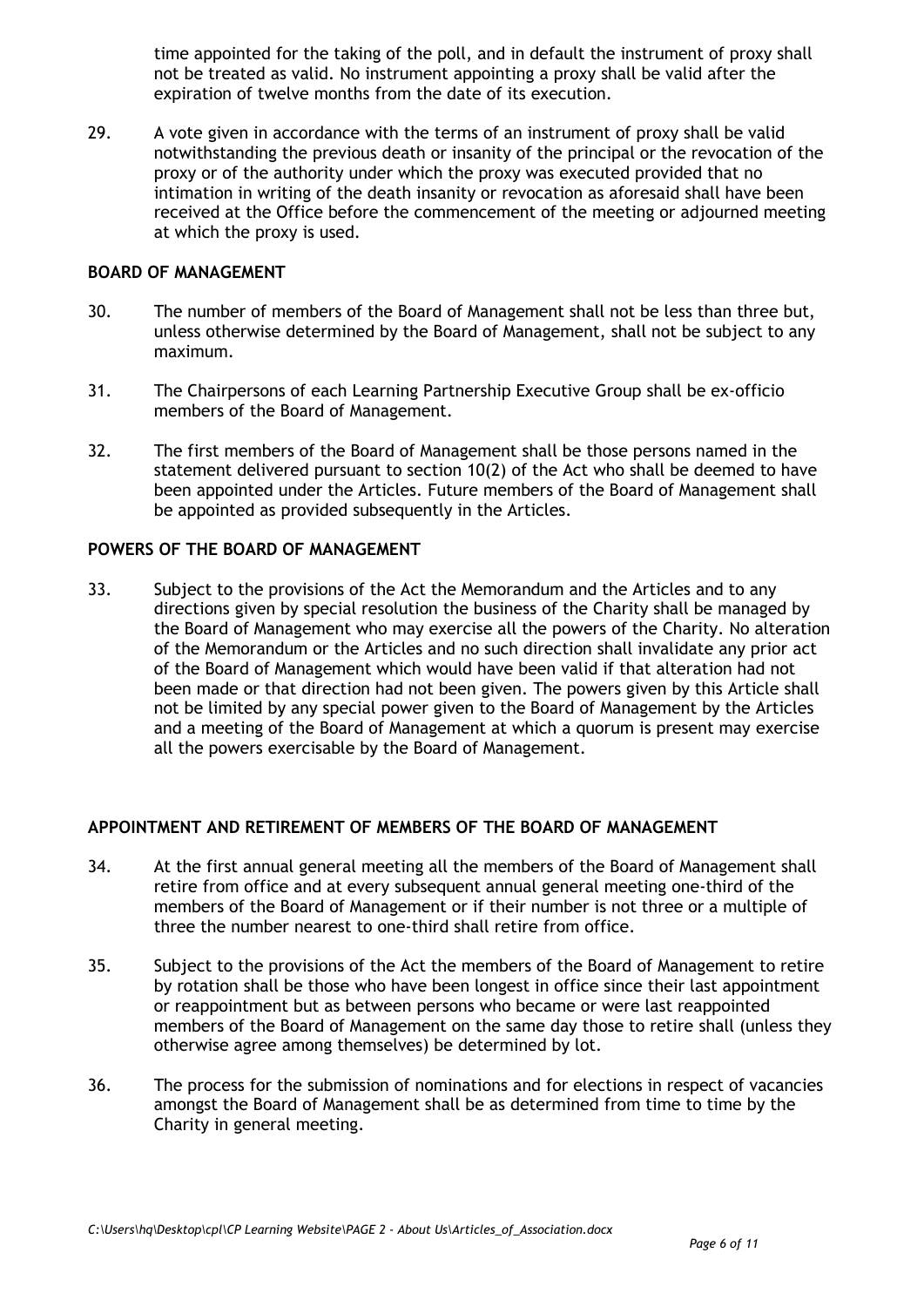- 37. If the Charity at the meeting at which a member of the Board of Management retires by rotation does not fill the vacancy the retiring member of the Board of Management shall if willing to act be deemed to have been reappointed unless at the meeting it is resolved not to fill the vacancy or unless a resolution for the reappointment of the member of the Board of Management is put to the meeting and lost.
- 38. No person may be appointed as a member of the Board of Management:
	- 38.1. unless he has attained the age of 18 years;
	- 38.2. in circumstances such that had he already been a member of the Board of Management he would have been disqualified from acting under the provisions of Article 40; and
	- 38.3. unless he is a member of the Charity.
- 39. The Board of Management may appoint a person who is willing to act to be a member of the Board of Management and to fulfil the duties and responsibilities of an Officer either to fill a vacancy or as an additional member of the Board of Management provided that the appointment does not cause the number of members of the Board of Management to exceed any number fixed by or in accordance with the Articles as the maximum number of members of the Board of Management. A member of the Board of Management so appointed shall hold office only until the next following annual general meeting. If not reappointed at such annual general meeting he shall vacate office at the conclusion thereof.

## **DISQUALIFICATION AND REMOVAL OF MEMBERS OF THE BOARD OF MANAGEMENT**

- 40. A member of the Board of Management shall cease to hold office if he:
	- 40.1. ceases to be a member of the Board of Management by virtue of any provision of the Act or is disqualified from acting as a member of the Board of Management by virtue of section 72 of the Charities Act 1993 (or any statutory re-enactment or modification thereof);
	- 40.2. becomes incapable by reason of mental disorder illness or injury of managing and administering his own affairs;
	- 40.3. is adjudged bankrupt;
	- 40.4. is, for the time being, detained in prison or is otherwise convicted of any offence which, in the opinion of the other members of the Board of Management, may bring the Charity into disrepute;
	- 40.5. resigns his office by notice to the Charity (but only if at least two members of the Board of Management will remain in office when the notice of resignation is to take effect);
	- 40.6. is absent without the permission of the Board of Management from all their meetings held within a period of six months and the Board of Management resolves that his office be vacated; or
	- 40.7. ceases to be a member of the Charity.
- 41. In addition and without prejudice to the provisions of Article 40, the Charity may by extraordinary resolution remove any member of the Board of Management before the expiration of his period of office, notwithstanding anything in the Articles or any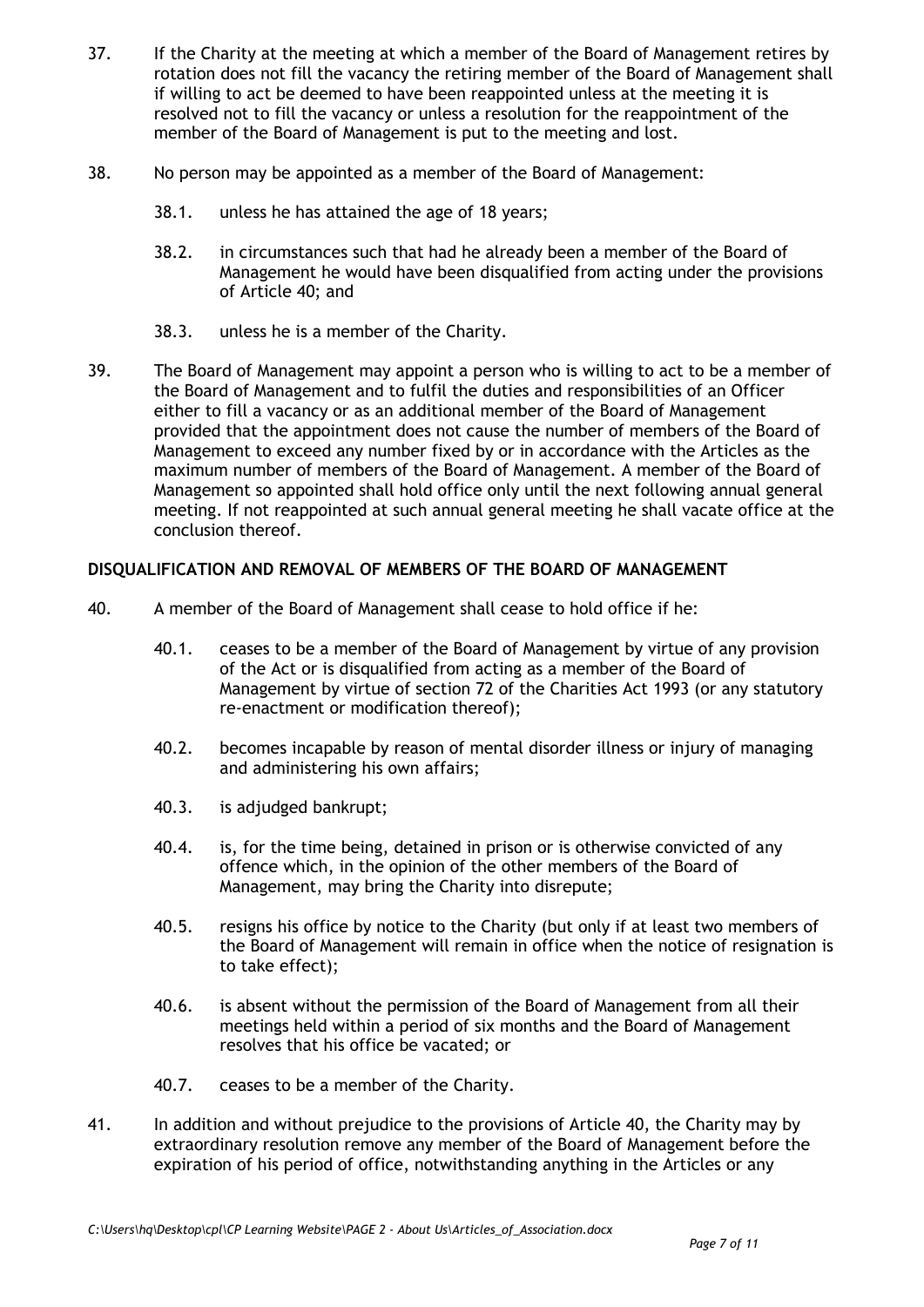agreement between the Charity and such member of the Board of Management, and may by ordinary resolution appoint another member of the Board of Management in his stead but any person so appointed shall hold office only for so long as the member of the Board of Management in whose place such person is appointed would have held office if not removed.

### **PROCEEDINGS OF THE BOARD OF MANAGEMENT**

- 42. Except to the extent permitted by clause 5 of the Memorandum, no member of the Board of Management shall take or hold any interest in property belonging to the Charity or receive remuneration or be interested otherwise than as a member of the Board of Management in any other contract to which the Charity is a party.
- 43. Subject to the provisions of the Articles, the Board of Management may regulate their proceedings as they think fit. A member of the Board of Management may, and the Secretary at the request of a member of the Board of Management shall, call a meeting of the Board of Management. It shall not be necessary to give notice of a meeting to a member of the Board of Management who is absent from the United Kingdom. Questions arising at a meeting shall be decided by a majority of votes. In the case of an equality of votes the chairman shall have a second or casting vote.
- 44. The Board of Management shall be entitled to allow individuals to attend meetings of the Board of Management as Observers. The Observers shall be entitled to take a full part in the discussion of issues arising but shall not be entitled to cast a vote. The Board of Management may in their absolute discretion exclude the Observers or any of them from any meeting of the Board of Management or part thereof at which the business to be discussed is deemed in the opinion of the Board of Management to be for any reason whatsoever business to which the Observers should not be privy.
- 45. The quorum for the transaction of the business of the Board of Management may be fixed by the Board of Management but shall not be less than one half of their number or two members of the Board of Management whichever is the greater.
- 46. Any or all of the members of the Board of Management may be counted as present at any meeting of the Board of Management or of a committee of which they are a member and as part of the quorum if they are able, by means of a telephone or other communications equipment, to hear and participate in the proceedings of the meeting and to signify how they wish to cast their vote on any question to be decided by the meeting.
- 47. The Board of Management may act notwithstanding any vacancies in their number but if the number of members of the Board of Management is less than the number fixed as the quorum the continuing member or members of the Board of Management may act only for the purpose of filling vacancies or of calling a general meeting.
- 48. The Board of Management may appoint one of their number to be the chairman of their meetings and may at any time remove him from that office. Unless he is unwilling to do so the member of the Board of Management so appointed shall preside at every meeting of the Board of Management at which he is present. If there is no member of the Board of Management holding that office or if the member of the Board of Management holding it is unwilling to preside or is not present within five minutes after the time appointed for the meeting the members of the Board of Management present may appoint one of their number to be chairman of the meeting.
- 49. The Board of Management may appoint, upon such terms and conditions as they may from time to time think fit, one or more committees consisting of two or more members of the Charity for the purpose of making any inquiry or supervising or performing any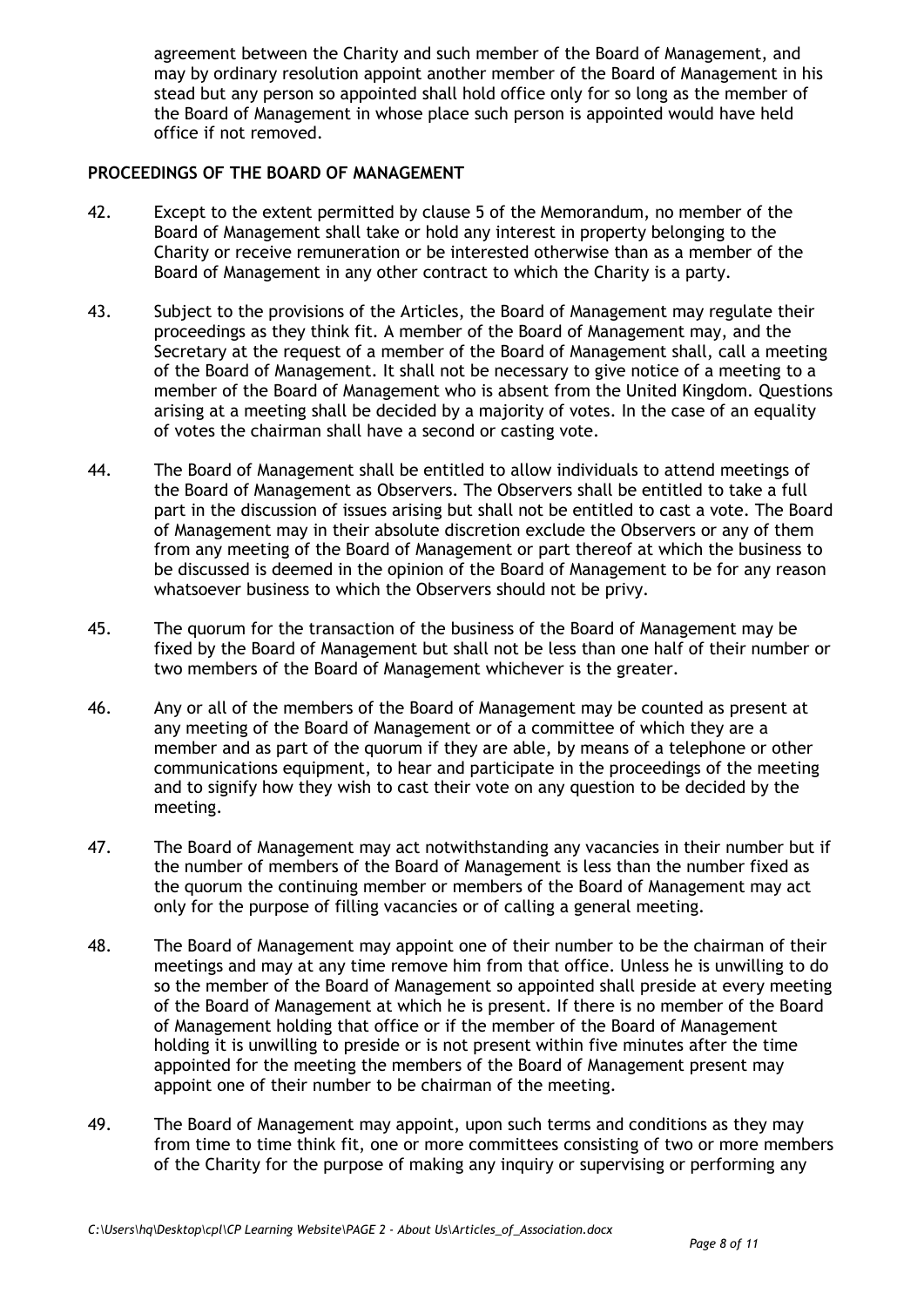function or duty which in the opinion of the Board of Management would be more conveniently undertaken or carried out by a committee provided that all acts and proceedings of any such committees shall be fully and promptly reported to the Board of Management. All delegations and appointments under this clause shall be revocable by the Board of Management at any time.

- 50. All acts done by a meeting of the Board of Management or of a committee shall, notwithstanding that it be afterwards discovered that there was a defect in the appointment of any member of the Board of Management or committee as the case may be or that any of them were disqualified from holding office or had vacated office or were not entitled to vote, be as valid as if every such person had been duly appointed and was qualified and had continued to be a member of the Board of Management or committee as the case may be and had been entitled to vote.
- 51. A resolution in writing signed by all the members of the Board of Management entitled to receive notice of a meeting of the Board of Management or of a committee, shall be as valid and effective as if it had been passed at a meeting of the Board of Management or committee as the case may be, duly convened and held. Such a resolution may consist of several documents in the same form each signed by one or more of the members of the Board of Management or committee as the case may be.
- 52. Any bank account in which any part of the assets of the Charity is deposited shall be operated by the Board of Management and shall indicate the name of the Charity. All cheques and orders for the payment of money from such account shall be signed in such manner as the Board of Management shall from time to time by resolution determine.

## **SECRETARY**

53. Subject to the provisions of the Act, the Secretary/Business Manager shall be appointed by the Board of Management for such term at such remuneration (if not a member of the Board of Management) and upon such conditions as they may think fit and any Secretary/Business Manager so appointed may be removed by them.

## **MINUTES**

- 54. The Board of Management shall keep minutes:
	- 54.1. of all appointments of officers made by the Board of Management; and
	- 54.2. of all proceedings at meetings of the Charity and of the Board of Management and of committees including the names of the members of the Board of Management or committee as the case may be present at each such meeting.

#### **ACCOUNTS**

55. Accounts shall be prepared in accordance with the provisions of Part VII of the Act.

#### **ANNUAL REPORT**

56. The Board of Management shall comply with their obligations under the Charities Act 1993 (or any statutory re-enactment or modification of that Act) with regard to the preparation of an annual report and its transmission to the Commissioners.

#### **ANNUAL RETURN**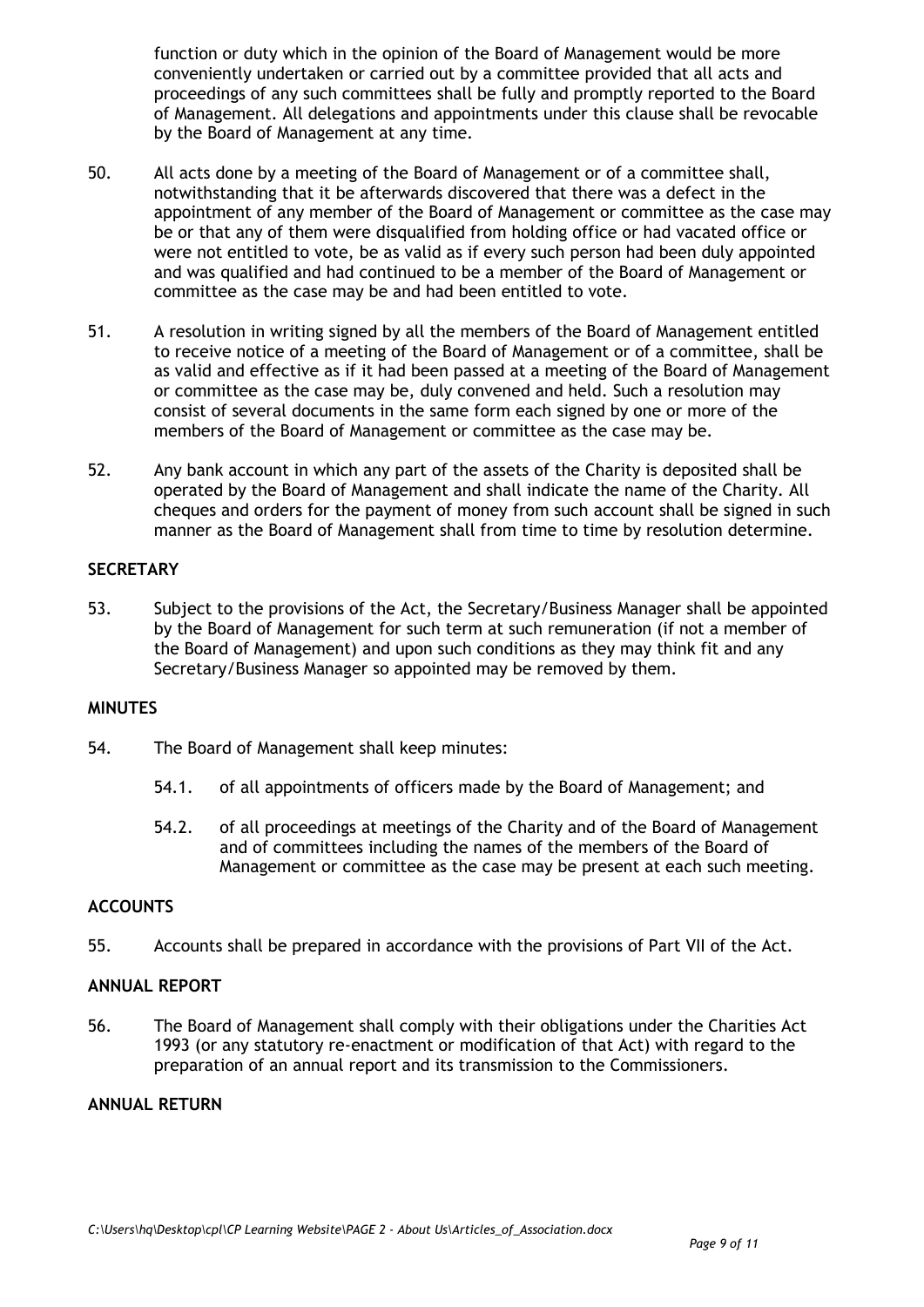57. The Board of Management shall comply with their obligations under the Charities Act 1993 (or any statutory enactment or modification of that Act) with regard to the preparation of an annual return and its transmission to the Commissioners.

# **NOTICES**

- 58. Any notice to be given to or by any person pursuant to the Articles shall be in writing except that a notice calling a meeting of the Board of Management need not be in writing.
- 59. The Charity may give any notice to a member either personally or by sending it by post in a prepaid envelope addressed to the member at his registered address or by leaving it at that address. A member whose registered address is not within the United Kingdom and who gives to the Charity an address within the United Kingdom at which notices may be given to him shall be entitled to have notices given to him at that address but otherwise no such member shall be entitled to receive any notice from the Charity.
- 60. A member present in person at any meeting of the Charity shall be deemed to have received notice of the meeting and where necessary of the purposes for which it was called.
- 61. Proof that an envelope containing a notice was properly addressed prepaid and posted shall be conclusive evidence that the notice was given. A notice shall be deemed to be given at the expiration of 48 hours after the envelope containing it was posted.

## **INDEMNITY**

62. Subject to the provisions of the Act every member of the Board of Management or other officer or auditor of the Charity shall be indemnified out of the assets of the Charity against any liability incurred by him in that capacity in defending any proceedings whether civil or criminal in which judgment is given in his favour or in which he is acquitted or in connection with any application in which relief is granted to him by the court from liability for negligence default breach of duty or breach of trust in relation to the affairs of the Charity.

## **RULES**

# 63.

- 63.1. The Board of Management may from time to time make such rules or bye laws as they may deem necessary or expedient or convenient for the proper conduct and management of the Charity and for the purposes of prescribing classes of and conditions of membership and in particular but without prejudice to the generality of the foregoing they may by such rules or bye laws regulate:
	- 63.1.1. the admission and classification of members of the Charity and the rights and privileges of such members and the conditions of membership and the terms on which members may resign or have their membership terminated and the entrance fees subscriptions and other fees or payments to be made by members;
	- 63.1.2. the conduct of members of the Charity in relation to one another and to the Charity's servants;
	- 63.1.3. the setting aside of the whole or any part or parts of the Charity's premises at any particular time or times or for any particular purpose or purposes;